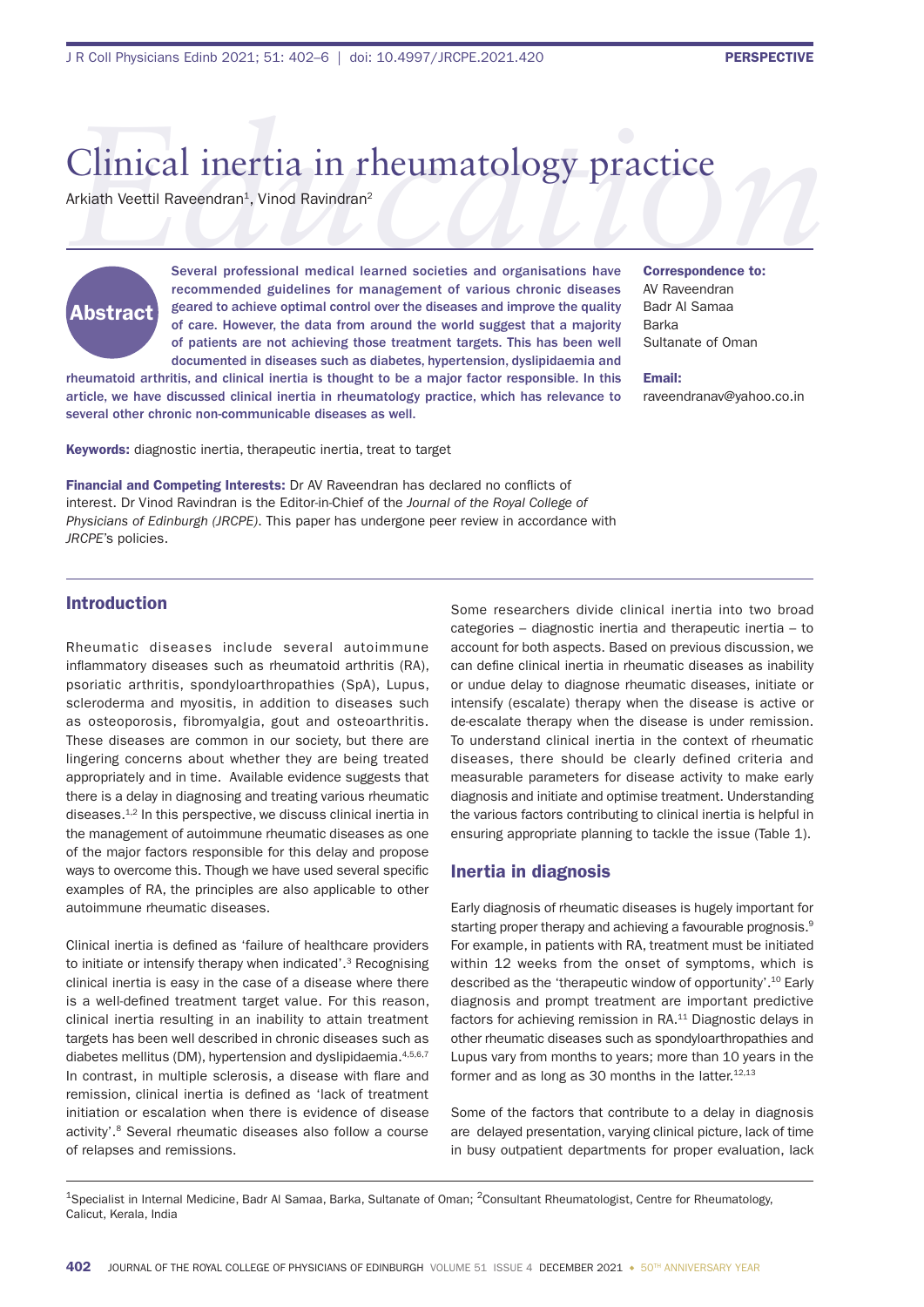of relevant expertise of healthcare providers, low awareness among patients leading to ignoring early symptoms, delay in referral from the primary care facility, symptomatic improvement with analgesics, and lack of laboratory facilities to test inflammatory and autoimmune markers. Atypical presentations and a negative laboratory report for immunological markers contribute to delay in diagnosis even in secondary and tertiary care levels. Diagnostic delay among seronegative RA patients compared with those with seropositive RA is a classic example of this.<sup>14</sup>

# Inertia in initiating DMARDs

Early and aggressive therapy improves the outcome and helps in achieving remission in many autoimmune rheumatic diseases such as RA. Even though early initiation of conventional synthetic disease-modifying antirheumatic drugs (csDMARDs) is included in all treatment guidelines, there is often a significant delay.<sup>15,16</sup> Non-steroidal anti-inflammatory drugs (NSAIDs) and glucocorticoids act fast and reduce joint pain and stiffness. This symptomatic relief contributes to the delay in initiating treatment with DMARDs. Initiation and up-titration of DMARDs depend on various factors such as disease activity and severity, associated comorbidities and patient preference. Drug-specific factors such as cost, route of administration, adverse effects and frequency of monitoring can also contribute to clinical inertia in some healthcare settings.

It has also been reported that women of childbearing age with rheumatic diseases commonly receive suboptimal management and inappropriately discontinue treatment.<sup>17</sup> Lack of data means that the safety and potential risk of teratogenicity of available therapies are the main concerns during pregnancy and lactation, though there has been a rapid increase in our knowledge in recent years.<sup>18</sup>

# Inertia in initiating biological DMARDs

In addition to cost, several other factors may contribute to clinical inertia in using various biological DMARDs in patients with rheumatic diseases, including the inconvenience of having injections, infusions requiring hospital visits, fear of infections and reactivation of latent tuberculosis. Failure to initiate these agents when there is severe disease or when conventional DMARDs have not been able to control disease activity often leads to poorer outcomes and reduces the chance of remission.

# Inertia in modifying treatment

After starting DMARDs in patients with rheumatic diseases, further management depends upon the response and adverse effects, requiring either escalation (intensification) of therapy or de-escalation of therapy.

### Escalation

In patients on DMARDs with persistent active disease, escalation of therapy is ideally indicated at the earliest opportunity to prevent organ damage and to achieve disease remission. However, in the real world there is considerable delay in this.

### De-escalation

Similarly, de-escalation must be considered in patients who have achieved sustained disease remission, but this is also often delayed. Another reason to consider de-escalation is to minimise drug toxicities by reducing exposure.

# Inertia in monitoring

Patients with rheumatic diseases require frequent clinical and laboratory monitoring to assess disease activity and drug-related adverse effects at specified intervals. This crucial aspect is often delayed due to many factors including financial constraints, which also contribute to clinical inertia (Table 1).

# Inertia in addressing comorbidities

Associated comorbidities such as hypertension, diabetes and cardiovascular diseases also need to be addressed properly. Cardiovascular disease remains a major cause of mortality in patients with RA and Lupus.<sup>19,20</sup> In an international audit involving 19 countries of the management of dyslipidaemia and hypertension in patients with RA, it was noted that the lipid target attainment was only 45% and 18% in the high and very high risk groups respectively and 62% had hypertension, but only approximately half of these patients were attaining target blood pressure.<sup>21</sup> In another study, atherosclerotic cardiovascular disease (ASCVD) was present in 26.7% of patients with RA and DM, compared with 11.6% without DM, indicating the need for effective control of risk factors.22 Inertia in controlling these risk factors and providing adequate screening for cardiovascular illness results in poorer outcomes.

# How to tackle clinical inertia

Treat to target (T2T) in rheumatic diseases is used mainly to achieve disease remission. Any delay in diagnosis or in initiation and intensification of therapy can result in permanent organ damage and reduces the chance of remission. Clinical inertia due to various causes contributes to failure in achieving T2T goals. Addressing clinical inertia helps to overcome this.

Addressing factors contributing to clinical inertia, whether they are related to the patient, physician or system, may help in overcoming what is referred to as 'treatment failure'. Factors that help overcome clinical inertia include educating the public and patients about rheumatic diseases, updating and training healthcare providers on various aspects of treatment, providing specialist support, adopting a multidisciplinary team approach, and improving healthcare facilities (Table 2).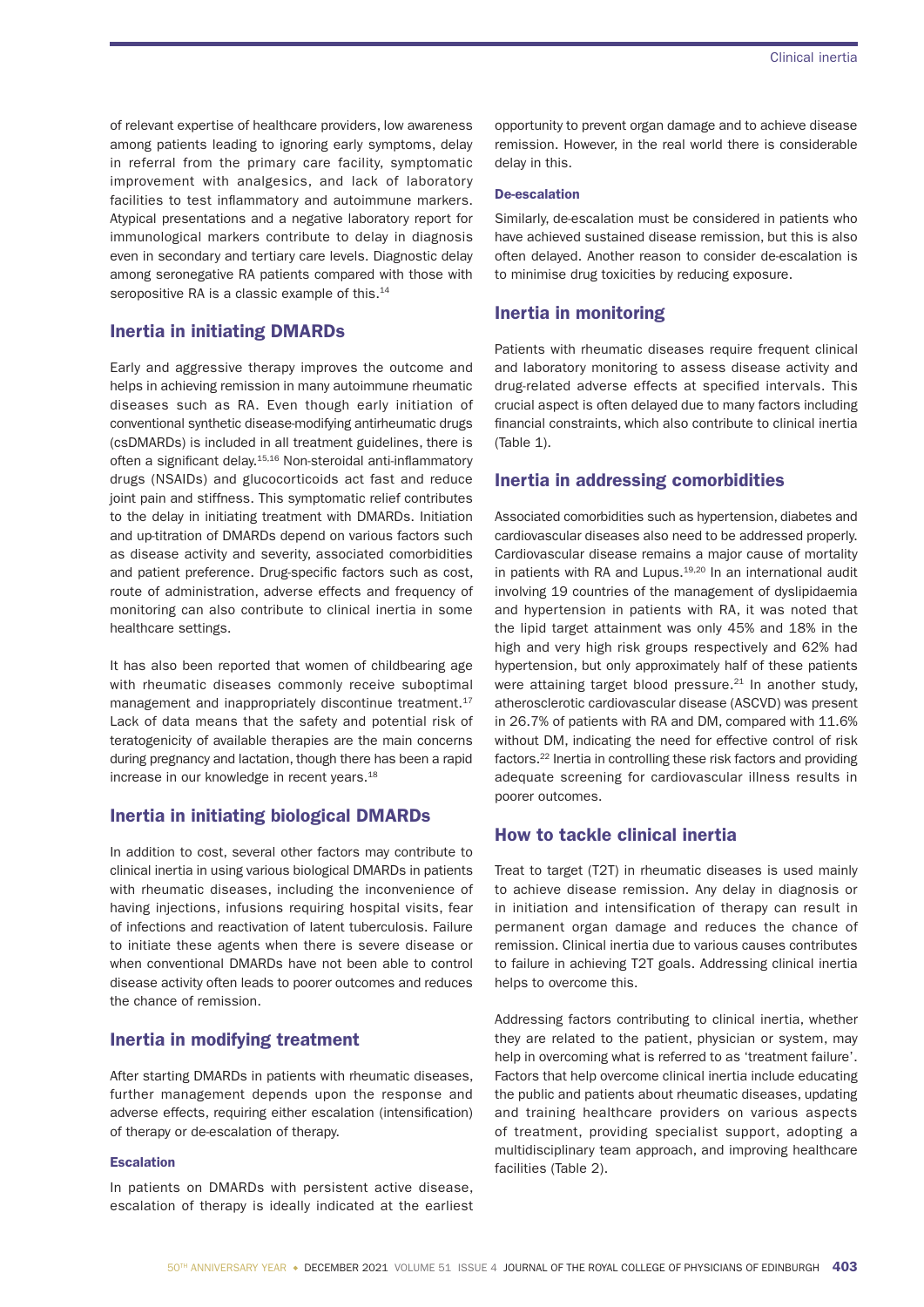Table 1 Factors contributing to clinical inertia in people with rheumatic diseases

| Physician/provider-related factors                                                      | Lack of alternative treatments                                                                            |
|-----------------------------------------------------------------------------------------|-----------------------------------------------------------------------------------------------------------|
| Concepts regarding care provided                                                        | Concern about potential adverse effects and/or drug                                                       |
| Overestimation of current care                                                          | interactions                                                                                              |
| Complacency with current treatment response                                             | Socioeconomic and cultural disparity in terms of<br>affordability or acceptability                        |
| 'Wait until next visit' approach                                                        | Quality of the patient-provider relationship                                                              |
| Lack of time                                                                            |                                                                                                           |
| Limited time to handle a number of competing<br>demands                                 | Patient's disposition regarding adherence, health<br>literacy, self-empowerment                           |
| Lack of support                                                                         | Patient attitudes and preferences                                                                         |
| Lack of shared care organisation between the specialist                                 | Non-adherence                                                                                             |
| and primary care                                                                        | Providers' acknowledgment of patient preferences                                                          |
| Lack of availability of multidisciplinary and/or team-<br>based care                    | Being put off by clinician's paternalistic approach in<br>consultations                                   |
| Delayed referral for specialist care                                                    | Prompt symptomatic relief with NSAIDS and                                                                 |
| Lack of training                                                                        | glucocorticoids                                                                                           |
| Lack of experience in evaluating and managing<br>complicated rheumatologic issues       | Attitude towards injectable therapies and newer<br>medications                                            |
| Lack of awareness of evidence-based goals of care                                       | Concern about adverse effects                                                                             |
| Lack of familiarity with guidelines - large number of                                   |                                                                                                           |
| guidelines, time required to keep updated                                               | <b>Patient-related factors</b>                                                                            |
| Failure to set and/or monitor progress towards                                          | Low health literacy                                                                                       |
| treatment goals                                                                         | High cost of medication                                                                                   |
| Influence of medical specialty                                                          | Too many medications                                                                                      |
| Specialist versus general practitioner                                                  | Medication adverse effects                                                                                |
| Rheumatologist versus other specialists                                                 | Non-adherence to prescribed drug                                                                          |
| Providers' ability to make appropriate decisions                                        | Socioeconomic factors                                                                                     |
| Reluctance to change                                                                    | Poor communication between clinician and patient                                                          |
| Uncertainty regarding the assessment of available<br>therapies                          | Lack of trust in physician - negative media publicity,<br>influence of alternative system of medicine and |
| Organisational and structural factors                                                   | resultant misperception                                                                                   |
| Stressful working conditions                                                            | Symptom relief even without DMARDs                                                                        |
| (Dis)agreement with known guidelines                                                    | Inability to follow complex treatment regimens                                                            |
| Ambiguity in the guidelines                                                             | Lack of acknowledgment of disease severity                                                                |
| Disagreement with the guidelines                                                        |                                                                                                           |
| Failure to reflect on the complexity of real-life situations                            | <b>System-related factors</b>                                                                             |
| Uncertainty regarding the appropriateness of existing                                   | Time constraints                                                                                          |
| guidelines in special groups                                                            | Inconsistencies between guidelines                                                                        |
| Uncertainty regarding the safety of medications                                         | Poor planning coordination and exchanges of data<br>between members of the healthcare team                |
| Own clinical judgement and experience influencing<br>application of specific guidelines | Poor communication between physician and other staff                                                      |
| Individualisation of treatment goals - lack of clarity on                               | Inadequate supportive technologies                                                                        |
| how to personalise targets                                                              | Differing regional or county-specific standards affecting                                                 |
| Patient characteristics influencing providers                                           | access to care                                                                                            |
| Old age, less active and less empowered                                                 | Lack of healthcare availability                                                                           |
| Women of childbearing age group, especially during<br>pregnancy and lactation           | Resource constraints that limit time and availability of<br>staff                                         |
| Patient's medical factors and medical history                                           | No active outreach to patients                                                                            |
| Comorbidities – more than one concomitant disease                                       | No decision support                                                                                       |
| Poly-pharmacy                                                                           | No team approach to care                                                                                  |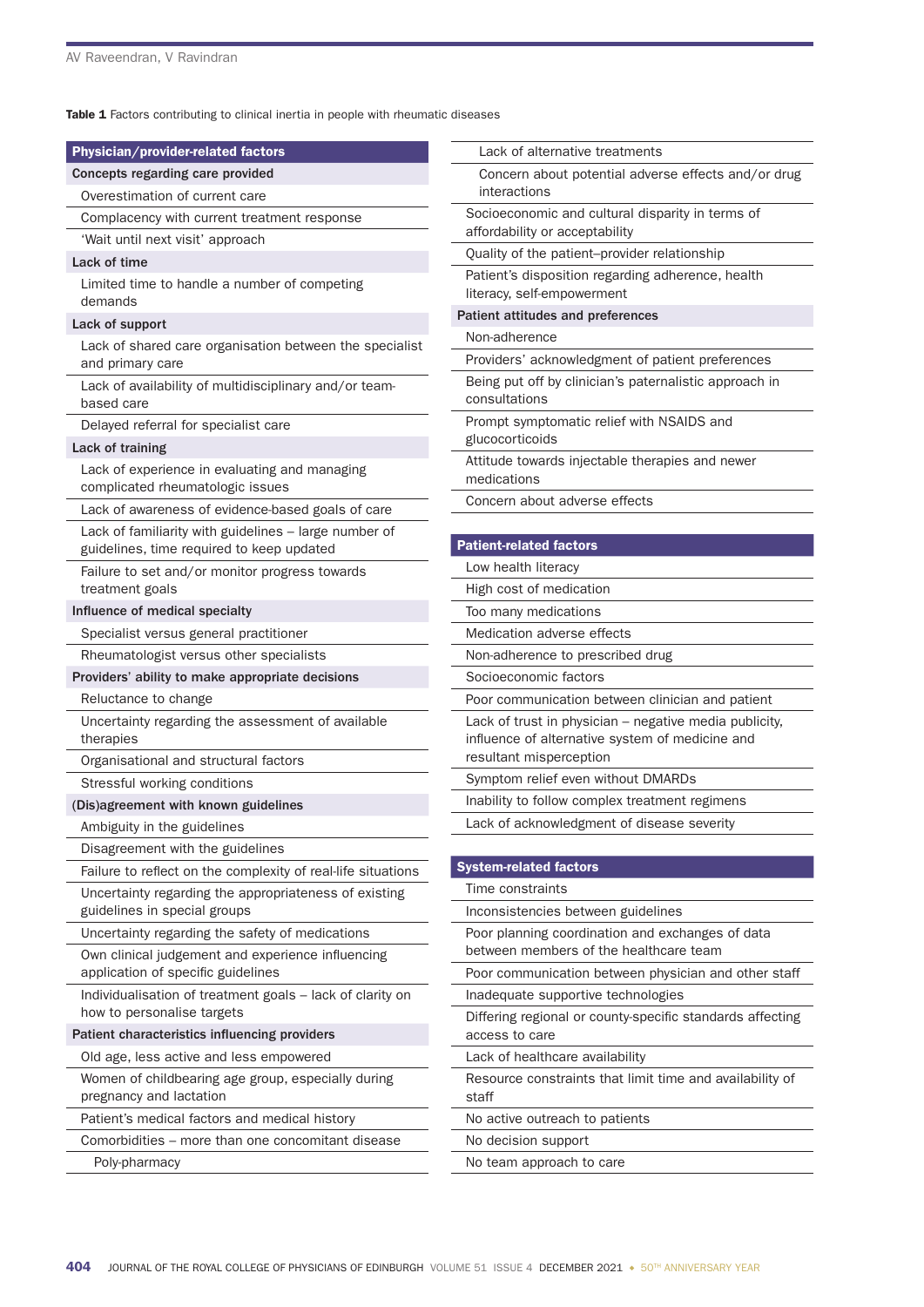Table 2 Steps to tackle clinical inertia

| Physician/provider-related steps                                                              | Increased opportunity to intensify care                |
|-----------------------------------------------------------------------------------------------|--------------------------------------------------------|
| Physician education and training                                                              | Better monitoring of response to therapy               |
| Improving awareness of clinical inertia and 'treat to<br>target' concept                      | Reduced resistance to escalate intervention            |
|                                                                                               | Opportunity for regular educational inputs, in         |
| Communication and collaboration between specialists<br>and primary-care physicians            | digestible packages                                    |
|                                                                                               | Development of a good rapport                          |
| Multidisciplinary approach                                                                    | Patient learns by experience that frequent review and  |
| Adequate support from the specialist                                                          | adjustment of therapy is a part of good care rather    |
| Following the current practice guidelines                                                     | than a sign of treatment failure                       |
| Coordination between primary and secondary care, and<br>between medical and nursing personnel | Open communication between physicians and patients     |
|                                                                                               | Role of patient education and shared medical decision  |
| Patient education to change their attitude towards<br>treatment                               | Improving self-management skills                       |
|                                                                                               | Educating family members                               |
| Self-examination of performance by healthcare                                                 | <b>System-related steps</b>                            |
| professionals                                                                                 | Improvement in infrastructure and staffing             |
| Computer-based decision support systems to offer<br>clinical performance feedback             | Consistent follow-up procedures                        |
| Telemonitoring and computed decision support based                                            | Reminding patients about their appointments (including |
| on clinical data and performance                                                              | proactive reminders)                                   |
| <b>Patient-related steps</b>                                                                  | Multidisciplinary/team approach                        |
| Increased direct patient contact time                                                         | Improving communication between physician,             |
| Increased opportunity to make early diagnosis                                                 | paramedical staff and patients                         |
|                                                                                               |                                                        |

# Conclusion

Clinical inertia is common in all chronic non-communicable diseases and it is multi-factorial, with contributory elements from all stakeholders including healthcare set-ups and providers, patients and their caregivers. Before labelling management of rheumatic disease in an individual as a 'failure', careful consideration of relevant factors linked to clinical inertia may be helpful.  $\bullet$ 

# References

- 1 Raciborski F, Kłak A, Kwiatkowska B et al. Diagnostic delays in rheumatic diseases with associated arthritis. *Reumatologia* 2017; 55: 169–176.
- Harrold LR, Reed GW, Kremer JM et al. Identifying factors associated with concordance with the American College of Rheumatology rheumatoid arthritis treatment recommendations. *Arthritis Res Ther* 2016; 18: 94.
- 3 Phillips LS, Branch WT, Cook CB et al. Clinical inertia. *Ann Intern Med* 2001; 135: 825–34.
- 4 Strain WD, Bluher M, Paldanius P. Clinical inertia in individualising care for diabetes: is there time to do more in type 2 diabetes? *Diabetes Ther* 2014; 5: 347–54.
- 5 Raveendran AV. Understanding clinical inertia in diabetes. *J Soc Health Diabetes* 2019; 7. doi: 10.1055/s-0039-1694300.
- 6 Reach G. Clinical inertia, uncertainty and individualized guidelines. *Diabetes Metab* 2014; 40: 241–5.
- 7 Rodondi N, Peng T, Karter AJ et al. Therapy modifications in response to poorly controlled hypertension, dyslipidemia, and diabetes mellitus. *Ann Intern Med* 2006; 144: 475–84.
- 8 Saposnik G, Sempere AP, Prefasi D et al. Decision-making in multiple sclerosis: the role of aversion to ambiguity for therapeutic inertia among neurologists (DIScUTIR MS). *Front Neurol* 2017; 8: 65.
- 9 Van Eijk IC, Nielen MMJ, Van der Horst-Bruinsma I et al. Aggressive therapy in patients with early arthritis results in similar outcome compared with conventional care: the STREAM randomized trial. *Rheumatology (Oxford)* 2012; 51: 686–694.
- 10 Smolen JS, Landewé R, Bijlsma J et al. EULAR recommendations for the management of rheumatoid arthritis with synthetic and biological disease-modifying antirheumatic drugs: 2016 update. *Ann Rheum Dis* 2017; 76: 960–977.
- 11 Gremese E, Salaffi F, Bosello SL et al. Very early rheumatoid arthritis as a predictor of remission: a multicentre real life prospective study. *Ann Rheum Dis* 2013; 22: 858–862.
- 12 Feldtkeller E, Khan MA, van der Heijde D et al. Age at disease onset and diagnosis delay in HLA-B27 negative vs. positive patients with ankylosing spondylitis. *Rheumatol Int* 2003; 23: 61–66.
- 13 Ozbek S, Sert M, Paydas S et al. Delay in the diagnosis of SLE: the importance of arthritis/arthralgia as the initial symptom. *Acta Med Okayama* 2003; 57: 187–90.
- 14 Pratt AG, Lendrem D, Hargreaves B et al. Components of treatment delay in rheumatoid arthritis differ according to autoantibody status: validation of a single-centre observation using national audit data. *Rheumatology (Oxford)*. 2016; 55: 1843–1848.